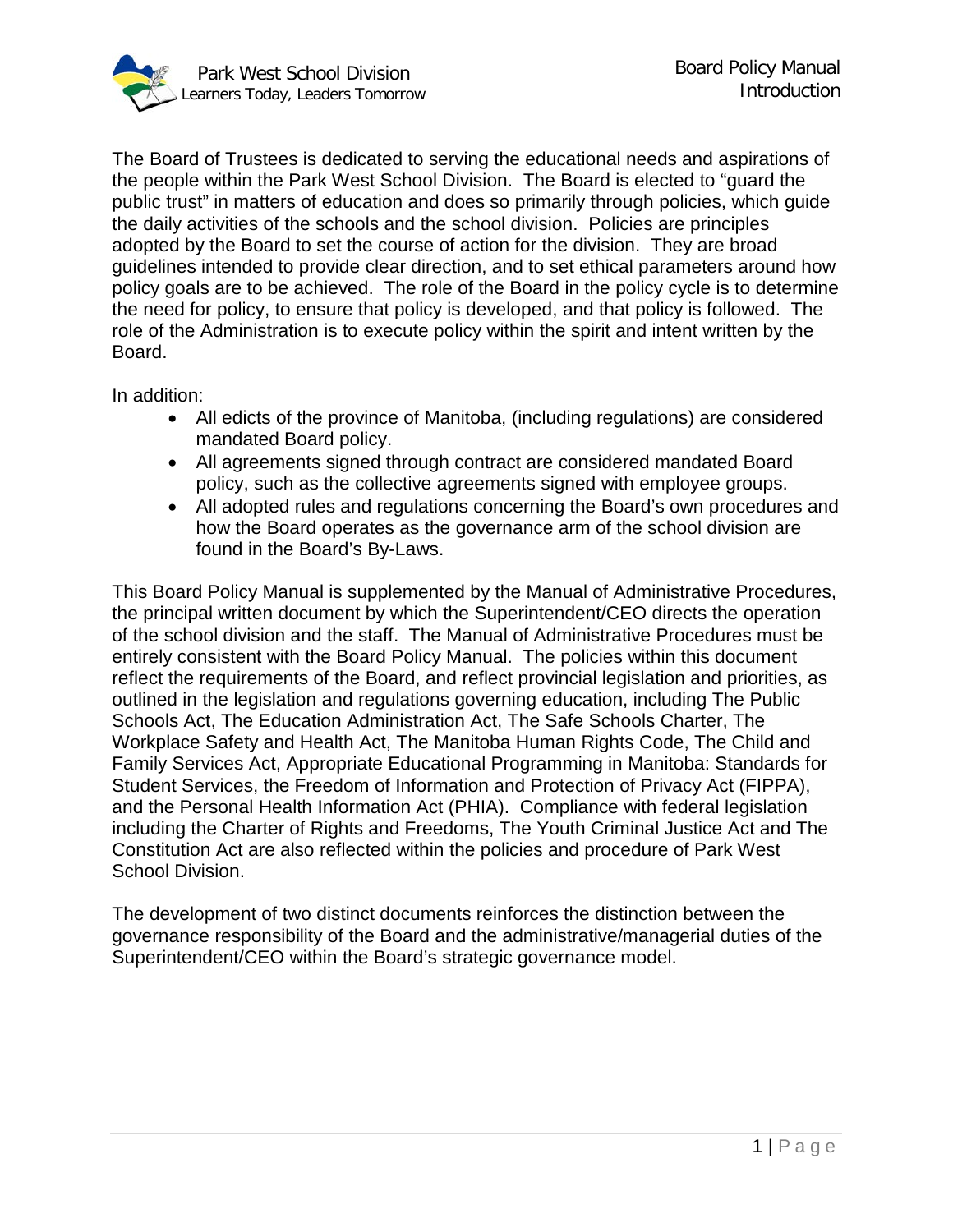

## **Board Governance**

The Board leads the Division as a unified body, encouraging and strengthening the entire Division to achieve exciting and unprecedented results for students. The primary activity of the Board is governance, which means that in its leadership capacity, the Board guides the achievements of the school division by making high level decisions, setting broad goals, and ensuring that the Board's policy manual is current, relevant, and complied with. Therefore, Trustees do not run the school division; they are governors, not 'bosses.' The Board contribution is vital in its power and leadership, and the role of the individual Trustee is to learn to govern with excellence.

## **The Role of an Elected School Board**

School Boards are responsible, by law, for the delivery of fair and equitable public education within their jurisdiction. As the governing Board, the Trustees are responsible to:

- Identify, express, and represent values which reflect the best hopes and aspirations of the community.
- Choose and organize priorities and outcomes for the School Division.
- Establish structures and systems, and retain a Superintendent/Chief Executive Officer for the school division.
- Acquire and allocate resources.
- Set out vital principles and the limits of acceptable behaviour.
- Encourage commitment and compliance within the school division.
- Evaluate performance of themselves, the Superintendent/CEO, and the school division.
- Move the organization forward according to established decisions and standards.

## **Policy Leadership as Strategic Governance**

Through governance policy statement (The Board Policy Manual) the Board provides leadership for the Division. According to The Public Schools Act, only the Board can adopt new policies or revise existing policies. In Park West, this is accomplished through policy leadership in order to ensure the pursuit of excellence within the Division.

Strategic governance is practiced by the Board. This informs the Board's governance role and strengthens the connection between the Board and the community it is elected to represent. Policies are clearly worded and re-examined regularly by the Board to ensure that desired results are being achieved within the Division. Accountability is clearly established through the delegation of authority to the Superintendent/CEO in written Board policy. A regular monitoring cycle for Board policies ensures the necessary framework for Administration to demonstrate achievement of the goals